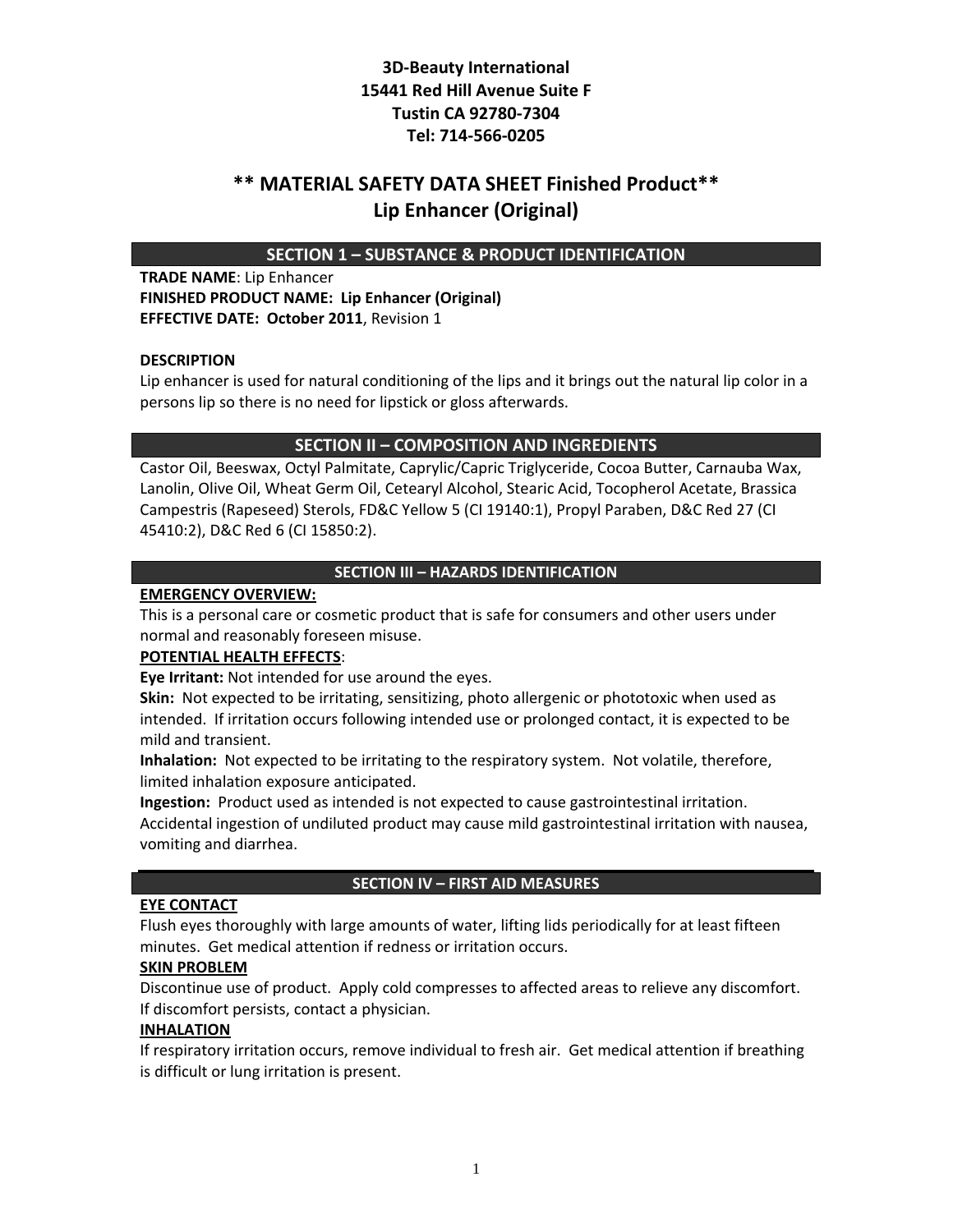# **\*\* MATERIAL SAFETY DATA SHEET Finished Product\*\***

## **INGESTION**

Accidental ingestion of product may necessitate medical attention. In case of accidental ingestion, dilute with fluids (water or milk) and treat symptomatically. Do no give anything by mouth to an unconscious person. **Do not induce vomiting.** Get immediate medical attention. Note: After first aid treatment, the caller should be advised that 1) a hospital emergency room or family physician should be consulted if anything unusual occurs or appears necessary in the judgment of the caller, and 2) that the subsequent management of the accident should be dictated by any persistent symptoms and under the direction of the physician.

## **SECTION V – FIRE FIGHTING MEASURES**

## **FLAMMABILITY DATA**

Flash Point & Method: Not Available (N/A)

## **Extinguishing Media**

Material is not combustible. Use extinguishing agents that are suitable to the surrounding fire. Carbon dioxide, dry chemical or alcohol resistant foam recommended.

## **Special Fire‐Fighting Procedures**

NIOSH‐approved Self‐Contained Breathing Apparatus (SCBA) and full protective clothing/equipment recommended. Use a fog nozzle or foam to cool or extinguish fire.

## **Unusual Fire and Explosion Hazards**

Material is not combustible. Fire or excessive heat may produce hazardous decomposition of product.

## **SECTION VI ‐ ACCIDENTAL RELEASE MEASURES**

## **Procedures for Spill/Leak Clean‐Up**

Wipe up spilled product and use a mild detergent solution to remove product residue.

## **SECTION VII ‐ HANDLING AND STORAGE**

### **Precautions for Safe Handling**

Store away from heat in a room with even, normal temperatures.

## **Conditions for Safe Storage**

Keep away from heat or open flame.

## **Other Recommendations**

None

## **SECTION VIII ‐ HEALTH HUMAN DATA**

Please note that there has been no evidence of the health effects listed for this product, nor would it anticipate the occurrence of these health effects when the product is used under normal conditions.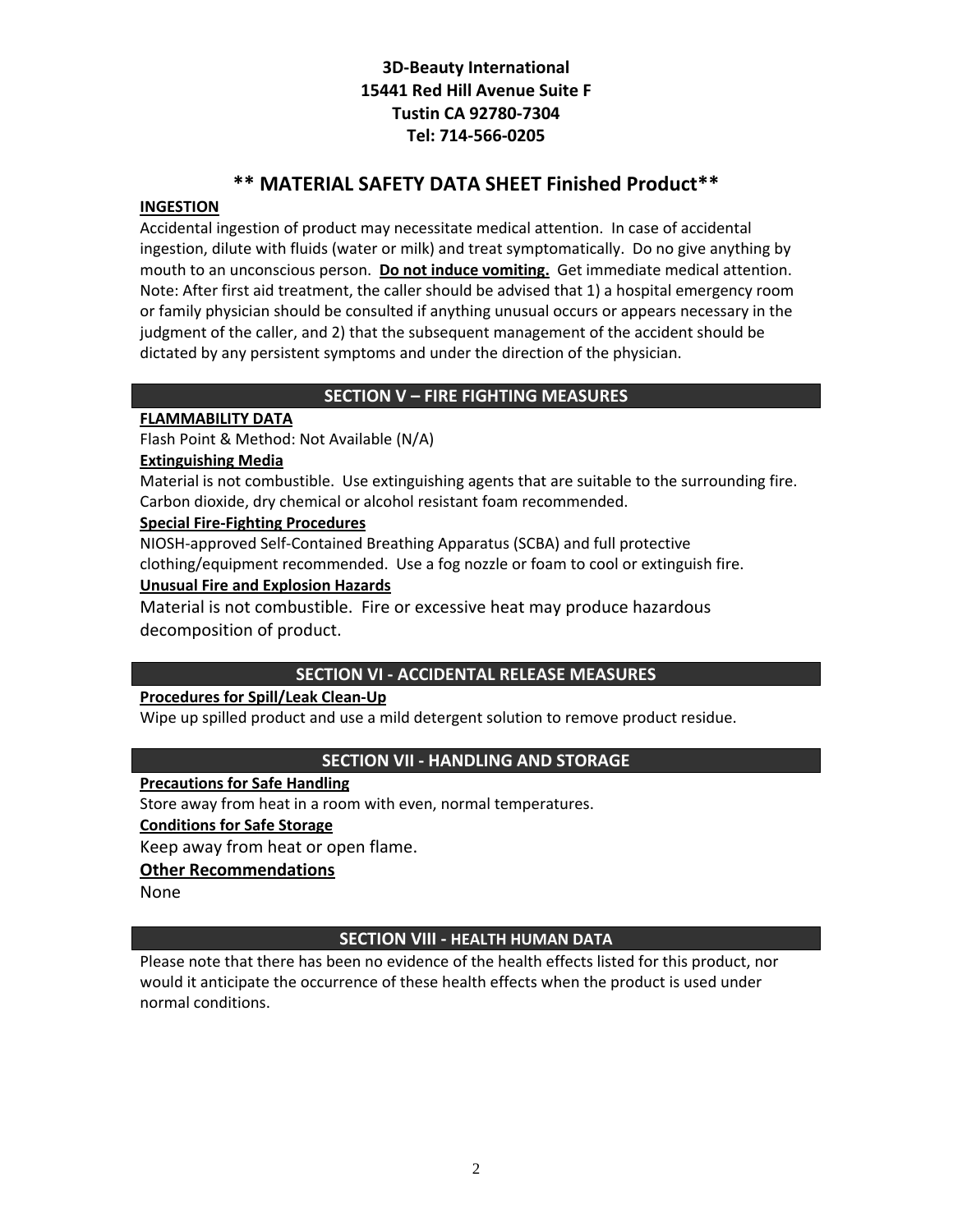# **\*\* MATERIAL SAFETY DATA SHEET Finished Product\*\* SECTION IX ‐ EXPOSURE CONTROLS/PERSONAL PROTECTION**

**To safe guard the purity of the product and applicator: 1) Always handle and apply in a careful and sanitary manner; 2) Do not share with others; 3) Do not add anything to the product; 4) Cap tightly after use to help prevent moisture entering product and maximize product shelf life; 6) If changes in product occurs; such as appearance and product strength, discontinue use.**

## **SECTION X ‐ PHYSICAL AND CHEMCIAL PROPERTIES**

**PHYSICAL APPEARANCE**: Wax bullet **COLOR**: According to specification **ODOR**: Slight cosmetic odor **PHYSICAL STATE**: Solid **VAPOR DENSITY**: Not applicable **SPECIFIC GRAVITY**: Not applicable **SOLUBILITY IN WATER**: Not Soluble

### **SECTION XI ‐ STABILITY AND REACTIVITY**

**GENERAL:**

This product is a stable compound and hazardous polymerization will not occur. **CONDITIONS TO AVOID:** Heat or open flame. **OTHER RECOMMENDATIONS:** None

### **SECTION XII ‐ TOXICOLOGICAL INFORMATION**

### **GENERAL:**

Based upon industry‐wide experience over many years of manufacturing and published toxicological studies, this is a personal care or cosmetic product that is safe for consumers and other users under normal and reasonable foreseen use.

### **SECTION XIII‐ ECOLOGICAL INFORMATION**

The product ingredients are expected to be safe for the environment at concentrations predicted under normal product use and geographic (spatial) dispersion (distribution). Packaging components are compatible with conventional solid waste management practices.

### **SECTION XIV ‐ DISPOSAL CONSIDERATIONS**

#### **General**

Do not discharge product into natural waters without pretreatment or adequate dilution.

Keep product contained to avoid volatilization